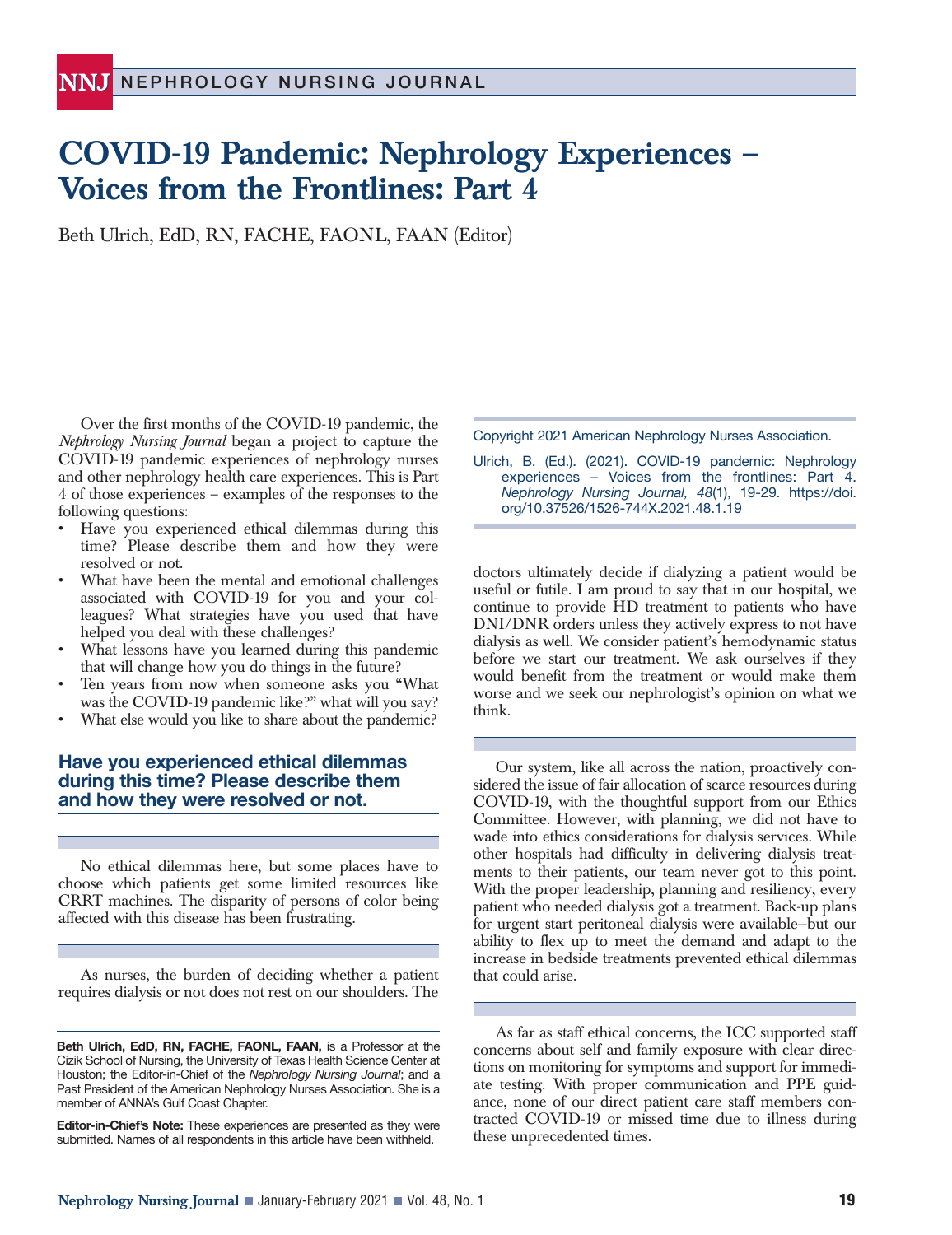I have not directly; however, I had seen a significant increase in patients having early on code status decisions being made with family members – many have resulted in do not resuscitate orders.

We have patients who have tested negative from the beginning or went from positive to negative after recovery who wanted to go home. Some desperately needed to be discharged, such as the single mother who had an autistic child she needed to get home to. Yet she was kept there for another week while they waited for the third negative recheck. Why was she being held? It is frustrating when the ED staff checked patients with no apparent consistent reason. For example, an elderly African American male with multiple comorbidities admitted with SOB, high fever, and pneumonia was NOT tested. We had treated him in the dialysis unit for a full week before he was tested and he was positive!!!! Now patients and nurses had all been exposed. Yet, a day later they admit an elderly male who had fallen out of bed. No fever, no SOB, no history of exposure to COVID, but they tested him. It took five days for the test to come back, negative of course. For those five days he is in isolation using up precious PPE, and for what reason???

In describing the situation with my patient with ESRD and the NP at his incenter, the opportunity came up to share concerns with our state board of nursing who was looking at enacting emergency measures to expand advanced practice authority in state during the pandemic. I am a proponent of utilizing advanced practice nurses to their full potential. I never thought I would write a letter of caution to my state board of nursing to consider issues that could arise in expanding this authority. What if this NP who was so convinced this patient didn't need dialysis had been able to discontinue it? What was the barrier in reaching out to those of in charge of his nephrology care about her concerns? I really wish I knew what the barriers were. One of my nephrologist colleagues made the remark to me as much education as I do regarding renal issues and as willing as I am to teach that he couldn't understand either what the problem was. It has caused me to reflect more and more on how best to share our knowledge and expertise on kidney disease.

COVID-positive patients who are not doing well with HD are repeatedly started instead of trying CVVHD. Dialyzing elderly patients with dementia on ventilators. This unnecessarily risks the safety of the RN. This has been addressed and answers given are "we are a teaching hospital." We try no matter prognosis or expected outcome. They don't take into consideration that we only have six acute HD nurses.

As nurses who work closely with the very ill, we always face ethical dilemmas, but with COVID-19, those instances have just increased considerably.

The only ethical dilemmas we faced were when we were so busy, and the patients kept coming. It was almost to the point of rationing care, but thank God it did not come to that. We had to cut treatments to two hours to get through the day, which was unfair to the patients, but we did what we had to do so everyone had a fair shot at survival.

Some of these checkers and spotters can get into your nerves. They were trained to monitor PPEs, but they act as if they know more than you do. Some have becoming they like what they are doing because they can control you.

Yes, in early March, a patient was dying of COVID, and the doctors and nurses would not do CPR on a patient because we did not have enough protocols in place, and his death was inevitable. They also turned away countless visitors for dying patients, who died alone in the ICU. None of these were resolved. The doctors were discussing throwing a tarp over the patients when they code to prevent airborne overwhelming particles. They started doing Facetime with patients to help resolve the visitor situation. Also, nephrologists will not come into COVID patient rooms, so they are little to no help making a treatment plan. They "round" from outside the room and constantly wear N95 masks and act scared of the nurses. I have finally seen only two nephrology doctors come into a room.

Nursing home patients were not tested for COVID. A 90-year-old patient who I was taking care of had fever, shivering, and body ache. He was never tested for COVID. Finally, I got it and went for home isolation.

Being that this is a different scenario than any other that has been dealt within the past 100 years, much of what some people may call ethical dilemma, I call trial and error. Sometimes that is just what it takes to find the answers.

The only ethical issue was when our unit has been taken to task in not allowing personal devices to enter the unit due to the concern of vector transmission with these fomite possibilities. With enhanced communication, this concern seemed to be reduced due to the intent behind this decision to enhance safety.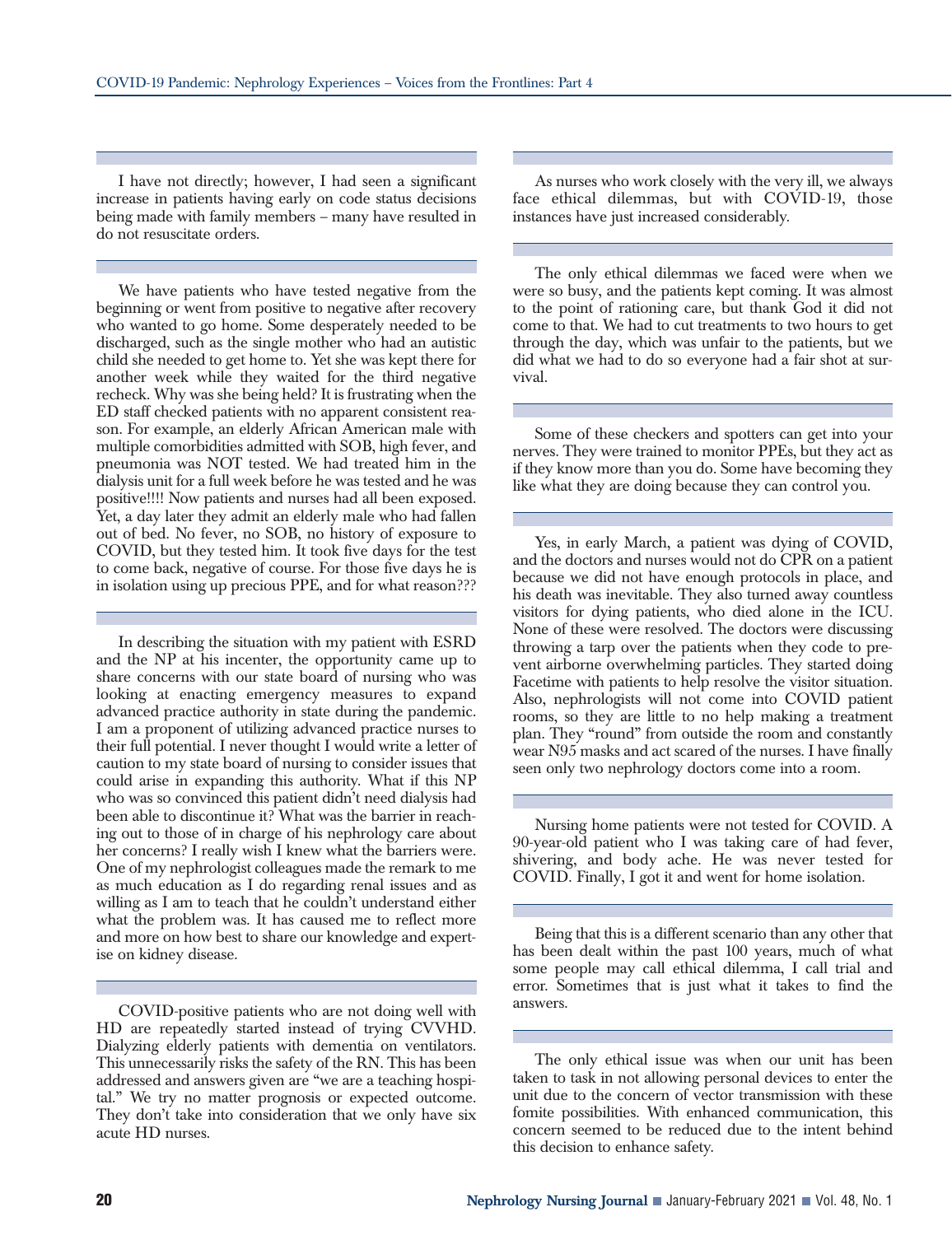**What have been the mental and emotional challenges associated with COVID-19 for you and your colleagues? What strategies have you used that have helped you deal with these challenges?**

One of our own succumbed to the disease. We relied on each other. We count our blessings each day.

Some colleagues are staying in alternative housing to stay away from their family members. The hospital has provided some dorms at the University. I know this has to be hard to stay away from loved ones.

We felt, at first, that we were sprinting, but realized we were actually running a marathon. We risked burn out right away.

Yes, many people have had anxiety during this time. I am also a patient parent to a "kidney kid," and have anxiety around his health, exposure risk, etc. He is also a KID, so I also have to be mindful of how quarantine can affect him socially and developmentally.

Reminders every day of the precautionary measures, as a nurse manager show the staff that I am strong, not panic, and always have a positive attitude so that staff will still work with a smile on their faces and always pray.

The staggering numbers of COVID-19 HD patients – accepting the reality that this disease can lead to renal failure and preparing ourselves every day we come to work that we will be taking care of at least one (if not two) patients for our entire 10- to 12-hour shift. Exposure to patients with mild symptoms and asymptomatic carriers due to limited testing in the early days of the pandemic, we dialyzed patients as clean if they were with mild symptoms and asymptomatic. When testing became available, they were found to have positive COVID-19. At this point, if staff feel ill or are ill, we are given days off and get paid separately from our accrued time. Immunocompromised staff and COVID-19-infected staff were given medical leave to care for themselves. We used PPEs appropriately each time even if the layers would make us sweat profusely during those dialysis hours. We ate to remain healthy, and we nourished our spirituality with prayers. We took showers at the end of our shifts to make sure that we go home clean and refreshed to protect our families at home. We worked

as a team more so during this time. The most emotional toll we had was when we lost one of our own afflicted with COVID-19. On the other hand, our unit won the Nursing Excellence Award for Structural Empowerment this year. We celebrate our little victories, and we remember our losses to keep us grounded.

Several dialysis team members feared bringing COVID-19 home to their families. They also voiced concerns about proper PPE when dialyzing critical care patients—with so many changes in guidelines as information became available to our infection disease department. A key strategy we used was communication in daily huddles on the dialysis unit. Daily communication included COVID-19 information and how it related to care of dialysis patients; leadership presence showing support; ensuring the staff had ample PPE; genuine concern for staff safety, providing education for reinforcement of proper donning and doffing of PPE; capacity for patients; and sufficient supplies to deliver treatments. The Patient Safety Action Group meeting information was shared daily with staff. The notion "we are in this together" and the ability to rally as a team and believe in each other to ensure optimal care for our patients provided a sense of comradery. This resulted in decreased employee anxiety related to COVID-19.

Mental and emotional challenges were high on the first few weeks. There were fear, anger, confusion, etc. constant communication and huddles, group chats with staff to address concerns. Resources were made available to house staff (hotels), dedicated scrubs, managers stay with staff on their initial runs and act as spotters to gain insight on their needs and provide support and knowledge as we face the daily challenges of caring for our patients.

The most challenging for our team has been the long hours needed during the surge to get patients done. The staff needed to maintain their energy and stamina. Lots of snacks and treats were provided. Several staff also work second jobs, so they were also experiencing it elsewhere. Staff have had to deal with the "no school" and had to learn how to provide education for their children. That provided an extra layer of anxiety for them. The initial unknown of the disease was paralyzing to some – fearful that they would bring it home to their elderly parents or family members. I found myself needing to limit home discussions on COVID, limit social media communication, and turn off the news as the media only made the coping worse, due to incorrect information, bias, opinion, etc. Downtime was needed to decompress and spent on mindless TV watching.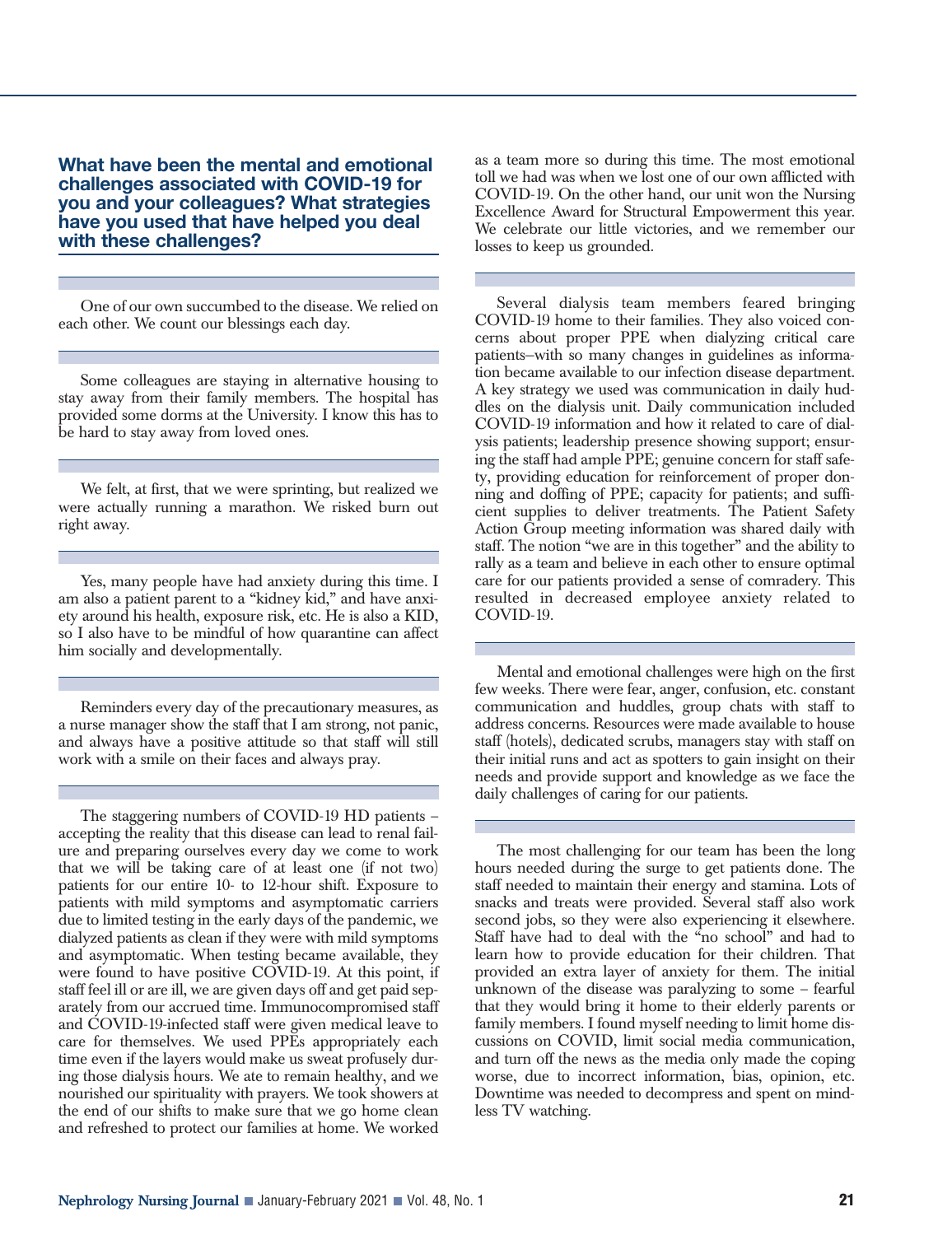Emotionally, the fear of not knowing if you will get it even though you may be doing your best to protect yourself. Many of us are faith-based, and we share encouraging words and prayers for each other. The weather has turned warm and sunny, so lots of time outside getting fresh air and sunshine to destress.

Mostly concerned that staff not get infected and infect their children. I taught them how to don and doff PPE.

As a manager, I make decisions based on what's best for all. This doesn't bode well with some of my colleagues. The panic and outcomes are no different than the AIDS scare of the 80s and will prove just as embarrassing to many in how they treated their patients. It is emotional for staff to have to fear. It is emotional for me to have them get in there when they do fear.

We are overworked. Not feeling any love from the public. The hospital doesn't highlight HD nurses, only ED or MICU. Resentful towards hospital and management. They want us to work and take call 24/7. If you get sick, be prepared to be ostracized.

Burnout...but taking time to regroup and remove yourself from the situation with family. Therapeutic crying for those who have been lost.

The mental and emotional challenges associated with COVID-19 for myself and my colleagues were definitely real. You would count to 14 days and say to yourself "am I going to become symptomatic today?" "Will I bring this home to my children?" The pure exhaustion and stress from working 15 hours/6 days a week for 5 weeks does kick in after a while. Dealing with COVID was also dealing with a lot of death. You felt helpless because you couldn't save them all. As a team, we all leaned on each other to get through. We made sure we all checked in on each other daily.

Some of the staff cannot do COVID because they have underlying conditions and so rotations/turns for doing COVID patients in dialysis will become quick, and it is not fair for us, but we cannot help it.

We initially felt like we were going to get sick and possibly die. We all cried and felt alone, but the only choices were to quit or keep going to work. And our job told us if we quit, they would understand. Many have been banned from seeing their children and grandchildren. I have spent more hours crying during this time then I have about anything since I lost my dad. I have felt like I can't sleep in the same bed with my husband, although he insisted. Many others slept in quarantine, some even got apartments or hotels. We basically feel dirty and alone, and like no one cares. The hospitals were like ghost towns initially – no doctors, no social workers, no PT/OT. The only doctors that would come in the room were ICU or hospitalists. I saw a long-time ICU doctor get fired for refusing to go into the room on a coding patient. Yet all the RNs/RTs are in there. I could go on and on about the traumas and things I can never forget. I can never forget how the system betrayed us in almost every way.

We have started exercising together and running the stairs when able.

Managing anxiety in the beginning was a challenge. It was also a challenge with teamwork coping with how each person reacted with this. I perceived some people were not reacting enough, while others seemed to be fatalistic and wanting some practices that seemed to be unrealistic for what situation we were in – like we were going to be like NYC or Italy. I tried to be grateful. Some mornings when I wake up, I say what I am grateful for; that I had a job and a pay cheque and could provide for myself and my family; that all our patients were stable, and we had almost no patients COVID-positive, that I had some PPE and that I and my family were safe and healthy. I also tried to practice some self-compassion recognizing that these are difficult times and there will be days/weeks that I may not be at my best or even close to my best.

Two of our dialysis caregivers tested positive – one of them hospitalized, intubated in ICU for a few days, sent to rehab and now, slowly, recovering at home. We kept this one caregiver away from the COVID cases. The other caregiver felt responsible that they could have given the virus to their teammate. We communicated as a team – we asked permission prior to our caregiver being intubated to send word out – they agreed. We are a Family in Dialysis. We support each other in any way we can. This brought us together and especially made our newest members feel that much more committed to the Team. We shared our feelings, we discussed our fears, we shared our joys.

My challenges were no physical contact with other family members, friends, and especially, not going to Church. Fourteen days staying in one room and contacting family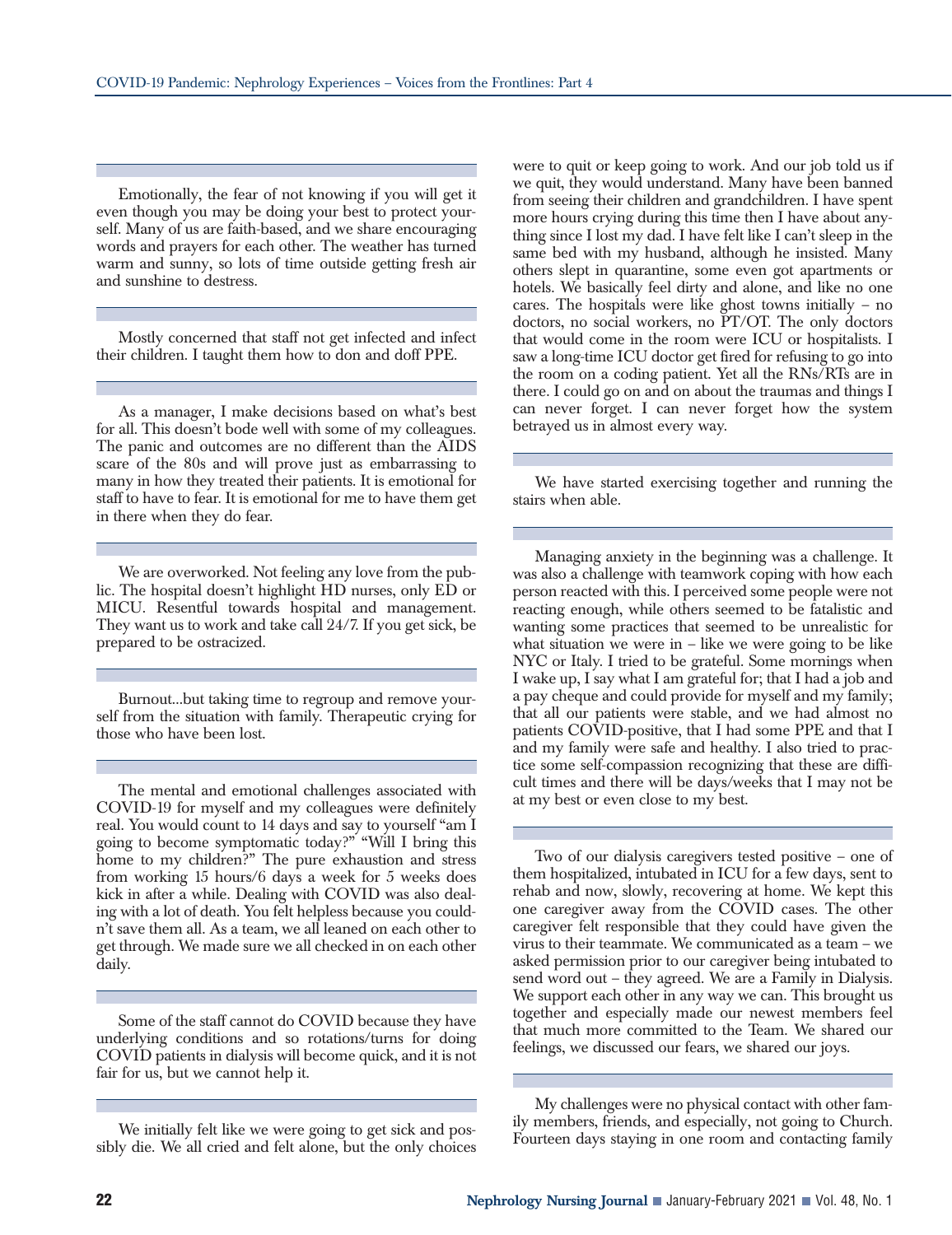members by phone. I used listening to music, reading the Bible, or listening to the Bible sermon. I was happy I got some real rest without anyone bothered.

Used more open spaces and masks at meetings. Allowed for phone in attendance in some cases to maintain safe environment.

Dealing with fear of the unknown/being exposed and exposing other people, especially family members, anxiety, mental and emotional fatigue, guilt, grief. Talking to coworkers and friends who are in the same field has helped me a lot.

We have a peer support team available at anytime. They are very helpful.

Support from everyone as far as covering shifts and on call. Daily staff meetings on Zoom so you can listen at home. Our social worker is available to talk with. Buddies for those doing COVID-19 patients in the unit and in ICU.

Sometimes I don't realize how stressed I am until something very simple upsets me. I've been praying more and reading my Bible to encourage myself and others.

The beginning of the pandemic revealed higher degrees of anxiety for two reasons: high stress in having to be the 'go to' person as our formal leaders were not present and a degree of anticipatory anxiety/grieving for "when the wave" was going to hit. We pulled on our team to communicate these fears, anxieties...in appropriate circles, we used humor to relieve tension.

### **What lessons have you learned during this pandemic that will change how you do things in the future?**

All lives matter. You do your best under any circumstance.

MRSA bacteria ain't nothin'. This virus is bad in certain situations. But regular contact precautions are easy, and I will never complain about them again.

I have seen the nurses I work with respond to this pandemic with bravery and resilience. If anything, I have learned that I chose the best profession in the world.

Importance of mindfulness and mental/emotional wellbeing. Would have established wellness practices earlier on to avoid the impact of anxiety around the pandemic.

Positive attitude is very important, solved the problem, and always believed that if you are working as a team, you will succeed.

I think from this point forward, I won't be using the words "I can't" too often, if not at all. This pandemic taught me that everything is possible with the right attitude, the proper equipment, the willingness to be resourceful, the selfless service, the commitment to save lives, and the humility to receive God's blessings.

Having an emergency plan for a pandemic was not something our department had on hand. In hindsight, having the re-deployable nurses on standby in the wings would have assisted us greatly in the early weeks. The plans we developed will now be reviewed for opportunities at our monthly quality dialysis meetings. This way we will be ready for another such event like COVID-19. Our system uses lean methodology in its communication training, called H3W leadership behaviors. All staff get training in the H3W method. Having this preexisting communication structure was a quintessential component between the different layers of the organization during this event. Without a daily buy in on our huddle and H3W leadership program, staff wouldn't have been able to adapt as quickly as they did to ensure safety of the dialysis patients and themselves. You can see a blend of nursing theory to practice in our case—and when employee engagement and empowerment are instilled in staff, they will always rise to the situation and emerge a health care hero.

Education, communication, and providing an environment of leading by example and support from the organization made me realize that staff will face the challenge head on with better focus, ensures quality and safe delivery of care, and confidence and trust in the organization they worked for.

Keep an adequate supply of paper, cleaning, and disinfectant products on hand at all times!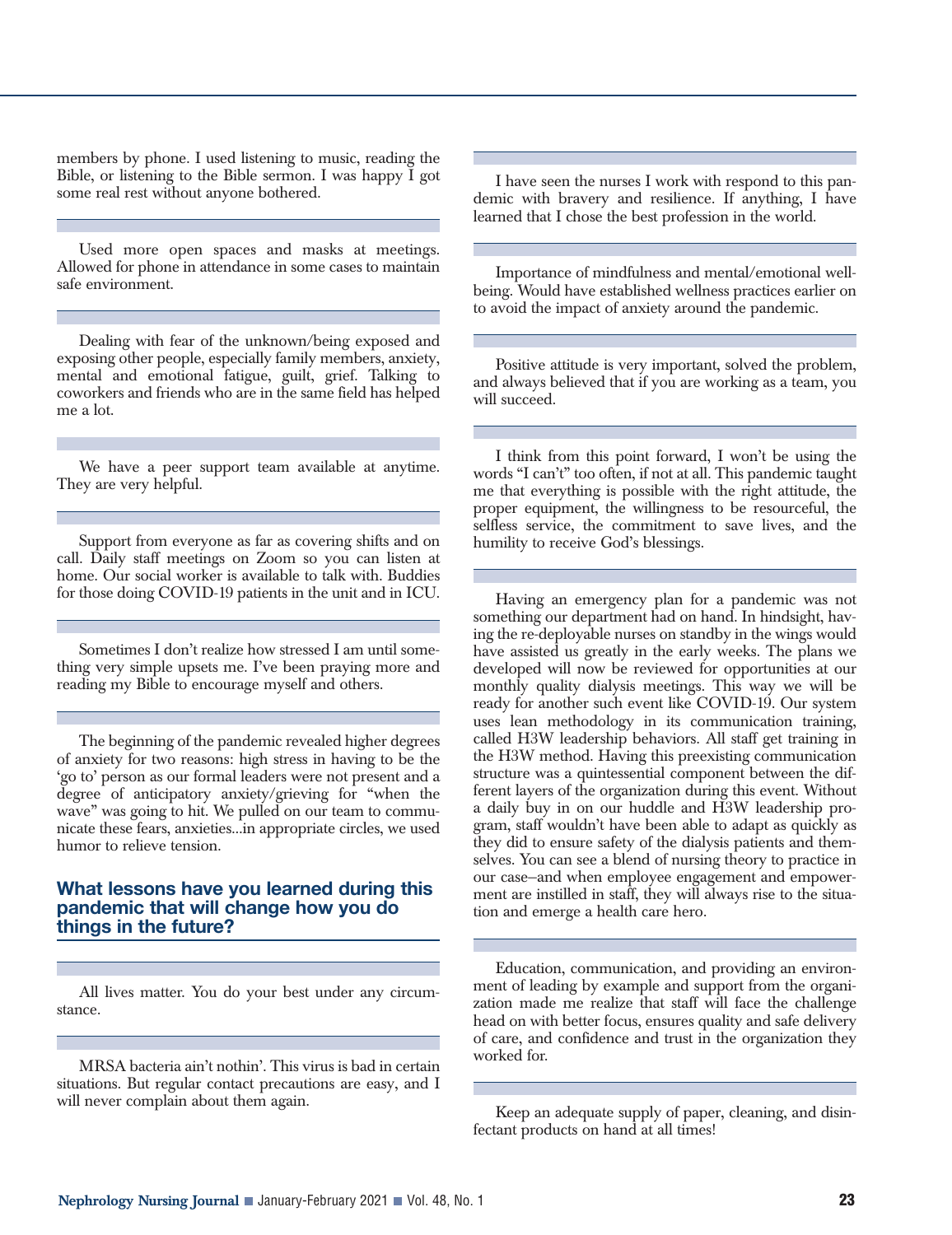The realization that we need to have a strong voice to advocate for ourselves and our fellow nurses. The break in trust with infection control and administration has shown us just how we need to not be intimidated by them when we know something is wrong.

We all learned that dialysis nurses are unique and have a different set of skills. We look at a patient through a different lens vs. other nurses. We are needed and valued more than we ever thought.

There are lessons learned, but not much change to do things in the future as long as there's a vaccine and treatment to eradicate this virus.

I've never cared for the hugging and shaking hands that is part of social connections, especially in health care settings. Germs are not all good germs, so social behavior can create situations health care seeks to prevent disease.

Every life, person, family, situation, sacrifice, tool, and role is so important in making sure you meet the needs of the process in order for it to be successful.

Keep my regular routine. No fear. Contact my loved ones through FaceTime. Love everyone, not hating.

I will definitely advocate for myself and the other staff more.

I will always wear my PPE at all times when on the floor. We would take it off between patients, but it is now my second skin. I love it.

Not to waste any PPE supplies. Daily meetings are great for communication. Will keep plexiglass between patients (open unit).

I don't like change, and there has been a lot of change through this whole thing. I've learned to be a bit more flexible.

Will probably never "go back to what was normal." That many of us have a degree of resilience that is beyond what most of us expected.

Be prepared.

#### **How do you think this pandemic has impacted nephrology care delivery or has the potential to impact nephrology care in the future?**

As the COVID-19 pandemic has progressed, we are starting to realize the potential impact this virus can have on the kidneys, which may lead to an increase in CKD cases in the country. I really do think nephrology nursing will take on even more importance and will lead the charge in how best to care for these patients in the long-term.

Potentially have more patients needing dialysis. May draw more independence of doing dialysis at home. New innovations in carrying out dialysis treatments professionally or personally.

The doctors are not going into ICU rooms very often to assess their patients. They are using a lot of telehealth. The personal touch has faded.

We are utilizing a lot of telemed visits, and I know this is the future of health care – especially for rural areas.

I love the impact it has had on telemedicine opportunities. My son's appointment with his nephrologist was amazing, and I was incredibly excited to see how well the doctor was able to assess my son through telemed. I hope telemed will remain long after this pandemic lessens.

There should be a big financial budget for Nephrology because most of the COVID cases are turning to AKI and ESRD. Need more nephrology-trained staff to battle with COVID crisis.

Knowing that this disease causes acute renal failure and possibly chronic renal failure (from those who will not recover), the demand for renal replacement therapy would be staggering. During the pandemic, we used conventional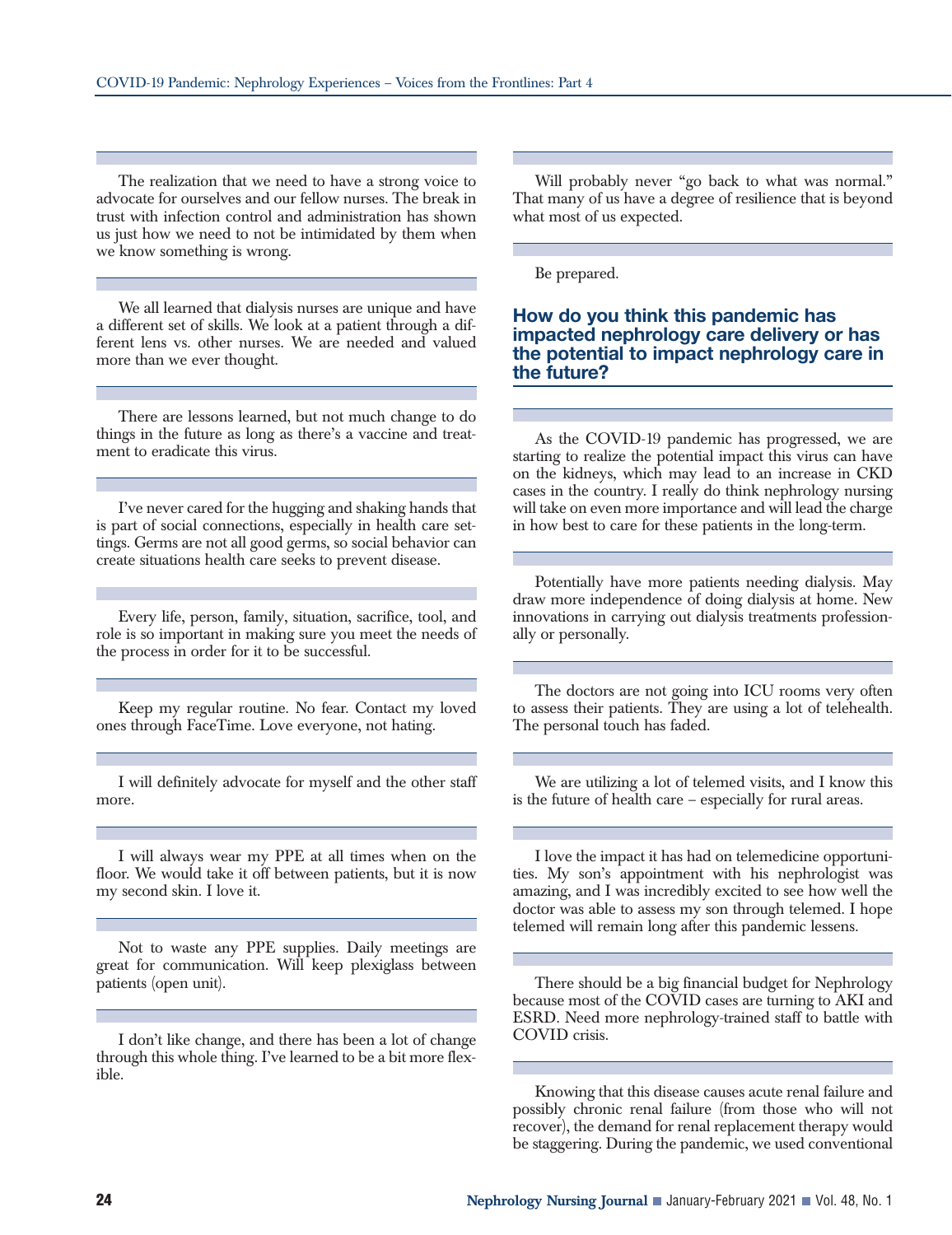HD, CVVHD, and PD to treat our acute inpatients. It would be nice if hemodialysis treatments become more accessible to many at home, especially if machines are made to be user-friendly and efficient. We should aim for a better quality of life for our patients, and if teaching and making them realize that they can do their treatments within their own capabilities, with the guidance of their nephrologists (through interactive virtual visits), then nephrology care delivery for all is attainable.

Specifically, in nephrology care, the pandemic has changed the way doctors round and develop dialysis treatment plans with increased volumes. For example, treatment times were shortened and dialyzer size increased. While typically not standard practice, this ensured patients received adequate clearance. In addition, the value in the care delivered by our unit has never been more clear. Avoiding the ancillary dialysis plans, such as urgent start PD despite the increased demand for dialysis, clear and concise communication openly between leadership and staff, the ability to minimize the spread of an infectious disease from patients and staff is truly a testament to our goals as a unit and what level of care we provide our patients.

It has created a big impact in terms of the need to provide the ability to utilize other modalities like PD. The ability to consider resources/logistics in the event of crisis.

How we cared for the dialysis patients really has not changed dramatically; as I told my team, dialysis units practice extensive infection prevention measures already. This was really a chance to reinforce and correct bad behaviors. Decisions on whether acute treatments were appropriate to initiate or not were also carefully considered as some resources such as CVVH were limited.

I believe nurses and dialysis techs will have a new appreciation for following infection control practices. It appears that approximately 30% of COVID-positive ICU patients are experiencing AKI. I believe this will bring a new focus on research to identify and treat AKI patients. And hopefully, it will bring a new focus on the need to create post-AKI clinics to carefully monitor them to avoid further kidney injury.

It's hard for me to say. In my experience, by the time we are called in, the patient has been very ill for some time.

This pandemic proved that nephrology in general and dialysis nurses should not be taken for granted. It proved that we do a job that others can't do. We are undervalued in most institutions, but I think this proved we should be heavily valued as we are few and far between.

Nephrology patients will be prone to this kind of pandemic since their immunity is compromised, especially the transplant patients. Hopefully when this pandemic is over, everything will be back to normal like what it used to be. But as long as no vaccine, no treatment to stop this virus, it will not be over.

As stated, I am retired. Staffing is bare bones. Teammates often came to work sick because there weren't people to take their place. We were told we had to find our own replacement if we called in. Is that how a valued teammate should be treated?

I think we have to think about community spread in the outpatient centers more.

I saw how telehealth can work during times of crisis. This is a very good option when needed.

As always, we must think outside the box and treat each PATIENT!

I think people with kidney disease will be in high risk. Therefore, all new patients should be tested for COVID just like HBsAG. Provide proper PPE for staff. Yearly COVID test or antibody test for all dialysis staff.

More space per patient in a room. I would like to see improvement in staffing ratio of 1:3 instead of 1:4. I believe not feeling so rushed will result in less cross-contamination, more time to sanitize, ability to space appointment time a little farther apart, etc.

Infection control practices have not been followed as it should since the higher priority has been to maintain social/physical distance between patients while waiting for their treatment thus preventing further exposure.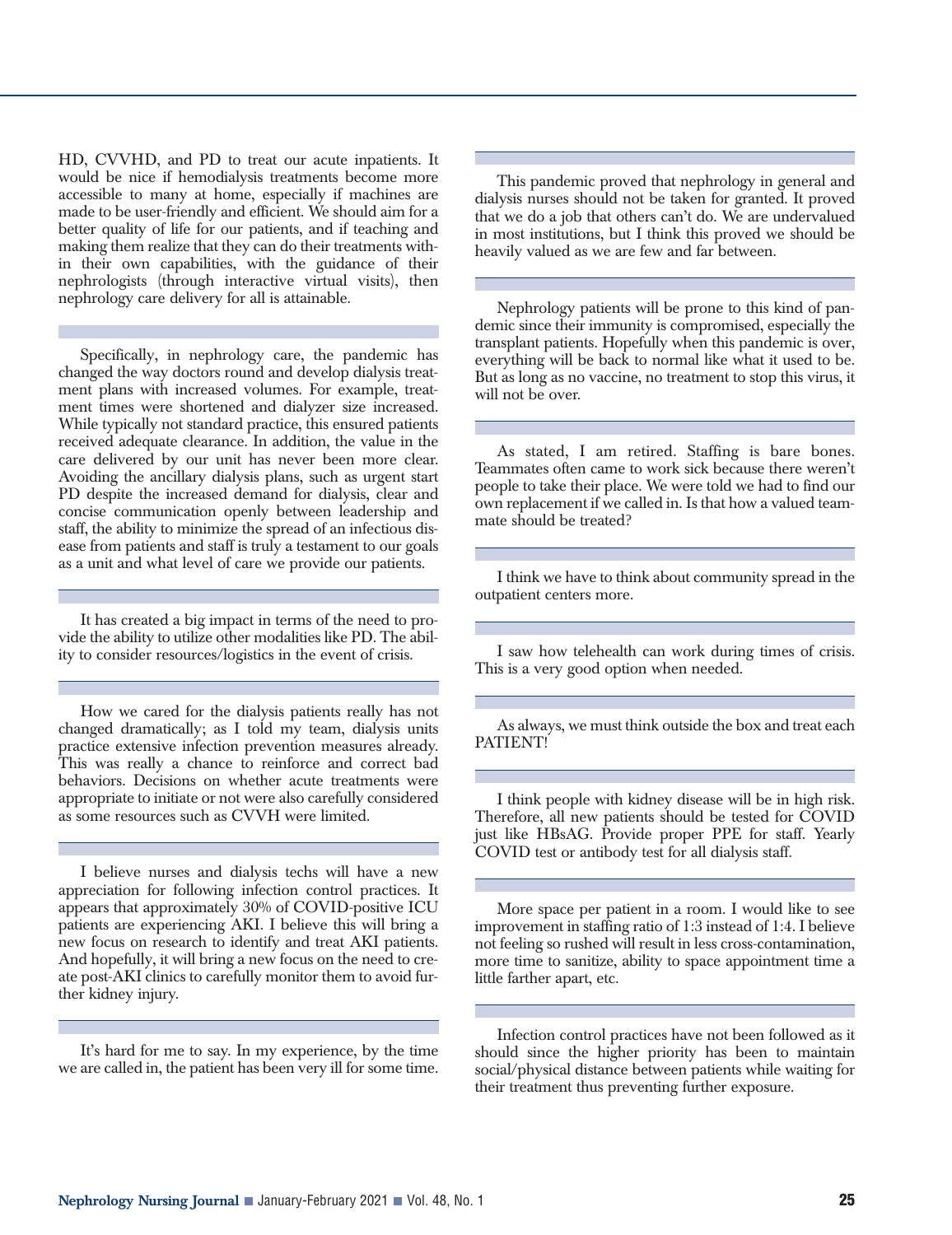I think there will have to be more physical/structural changes. Plexiglass or partitioned reception areas should be the norm. Waiting rooms that allow for more spacing of patients...perhaps even waiting rooms with designated and undesignated patients?

Patients and staff are more tolerant of a safer, slower pace in a dialysis unit environment and more understanding of the impact of infection prevention.

#### **Ten years from now when someone asks you "What was the COVID-19 pandemic like?" what will you say?**

An opportunity to value one's life. "We lived it, we breathed it, and we survived it!!"

We as a state and an organization took precautions that saved a lot of lives. The virus could have taken millions of lives.

I will say it was challenging, but we managed it as best we could.

Isolating. Anxiety-ridden. Distance learning for kids was hard, especially with working parents. Cherished more family time. Togetherness as a family. Appreciated the little things that were missed in our "normal" lives of hustle.

COVID-19 changed the lifestyle of every human being, the world suddenly stopped, everybody is equal, there's no poor nor rich, it's only God who is powerful, animals can freely move but human beings' movement are restricted.

It made me the nurse I ought to be...giving importance to the life I save one day at a time with the compassionate care and selfless service I bestow unconditionally.

For those of us in West Virginia, we have been grateful to have not had the number of cases seen in other parts of the country. However, with this has come such sadness as so many of us have wanted to leave the state to go to the hot spots to help our fellow colleagues. Personally and from talking with my co-workers, there has been such guilt and confliction about what if we left and then the cases got worse here. We stay to protect, but wish we were able to protect even more.

Our team's most famous quote and motto is "we will get it done." This dialogue is said to nurse directors, nurse managers, physicians, nurse practitioners, physician assistants, and all other parts of the health care team. When most of the world was scared with the continually changing information about COVID-19, our team was dialyzing patients and delivering high-quality nursing care to them. Every day staff came to work eager to serve our patients, offer comradery to our teammates, and do what we are each called to do. An outsider would say how did you do that? A 260% increase in 1:1 nursing hours in less than two weeks? As someone looking back 10 years from now, one might question, "How?" The answer wasn't by chance. It was formulated by the leadership support, our dedicated team, our devotion to our patients that let our motto reign true—we will get it done.

Challenging, but rewarding.

It will always be remembered for the great toilet paper shortage of 2020! It will also be remembered as the time when we all wore masks everywhere, there were no large events or sports, and no one could visit a loved one in the hospital. But how the community came together and provided support and response for frontline workers – health care and emergency personnel, as well as the truck drivers and essential personnel, has been amazing to witness. The military salute with the flyovers was also a very memorable event!!

Scary, exhausting, and extremely frustrating. Very disappointing that in a country like ours, we could not increase PPE and testing supplies at a faster rate.

Frightening, isolating, but thank God for our brave health care workers. They were the hero soldiers.

Horrible.

Overwhelming, sad, discouraging.

An unforgettable nightmare.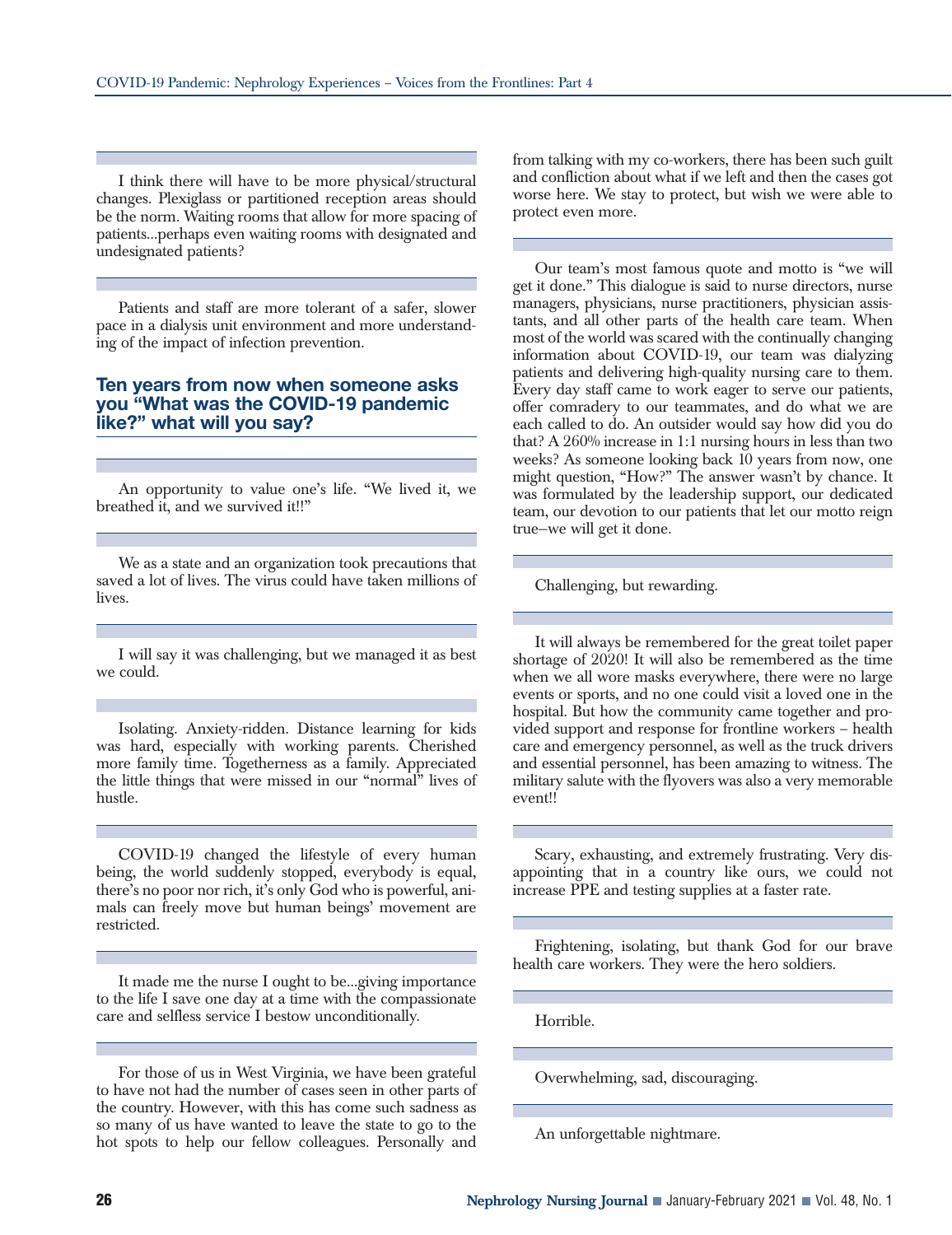This pandemic is totally new to all of us and around the world. I would say in my lifetime. This is a new virus that had not been known or researched. It made a big impact physically, emotionally, financially, spiritually, and socially in the global hemisphere. We had a new normal in the way we live, such as social distancing, masking, disinfecting, no hugging, etc.

I have to live every day as if it might be my last, hopeful, knowing that God holds me in His hands. At almost 70, I've lived through enough that I can say living in fear is worse than living with a disease. I have to accept and adjust to those things I cannot change. Death is part of life for everyone. It is the 'unwelcome guest' we all will face. A positive attitude is a weapon that creates hope and gives meaning to the worst of times, the worst of any event, the worst of anything. 'C'arry 'O'n (with) 'V"itality 'I'n 'D"ifficulty will be my definition of the COVID acronym.

That is really hard to say. Right now, I would answer that it was one of the hardest times of my life, that is made me realize how big of a disappointment my country is compared to others. That hospitals systems are failing. That it brought to light the problems with American health care and obesity, diabetes epidemic in our country was brought to light by all the sick people. Mainly I will say that I was thrown to the wolves and had to choose my patients over my own safety and that my politicians didn't seem to care. Everyone called us heroes, but we weren't, we were just doing our jobs. What we really needed were better systems, training, and mass production of PPE.

It was challenging and painful to lose so many people. The protocols put into place were not difficult to follow. The biggest obstacle was the great divide between political parties. It's really a shame that this health pandemic has become so politically charged.

Difficult. It feels like 'groundhog day,' doing the same thing every day sometimes with no end in sight.

A valuable lesson and time I used all my nursing skills and leadership tools.

A virus that caused so much fear and panic in the beginning that the world had to just stop and step back and reinvent daily living activities, such as shopping and working. Creative activities were totally eliminated for a time, sports, dance, movies, and any vacation travel. The extent of the contagion was such that just breathing or touching something after someone with the virus could be transmitted. You might have very mild to no symptoms or you may get very ill and die.

I would say that it was a disaster and a very chaotic time, unfortunately many, many lives lost and people lost their jobs. There was not enough support for health care workers. It was very poorly handled due to lack of leadership.

Terrible, but a lesson we will never forget. Don't let your guard down!!

We rose to the challenge. Very proud of my hospital!

Surreal...like a dream of an apocalypse that you kept waiting for it to arrive. Thankfully, as of yet, it has not. When the world stopped...and redefinition of what going forward looks like when you still don't know all the moving parts.

It was intense and stressful.

## **What else would you like to share about the pandemic?**

It's real, it's here and will continue to stay. Taking care of oneself so we could have the means and capabilities of taking care of others is an important factor in the fight against COVID-19. Having the right attitude and knowledge in recognizing the deadly effects of this disease would make us vigilant and careful. Adequate supplies, equipment, and talented workforce would make the difference between life and death. We are each other's keepers, so we should constantly remind each other to stay safe, healthy, and resilient.

I want it to end. I want a vaccine. I want to eat out with my wife.

It's not yet over, expect the worst and accept the new normal.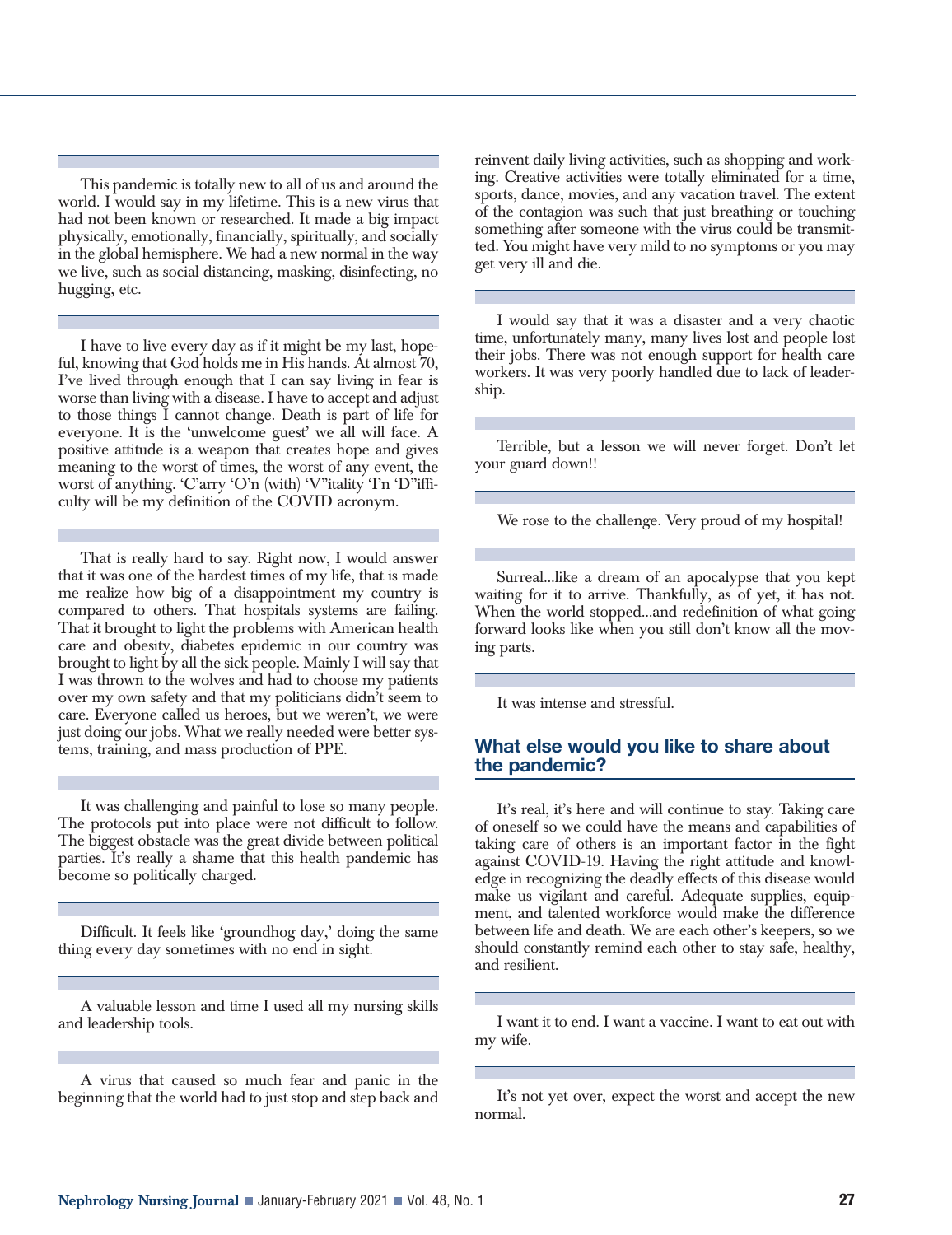Acknowledge its existence and respect its course. We should act according to what we know now and continue to be resilient as we patiently unravel the mysteries of COVID-19 and ultimately find the answer timely and safely.

End stage renal patients on dialysis often rely on family and friends for support in managing the many nuances of the disease. Family and friends make the demands of the disease seem more like a new way of life and often these relationships are what drive dialysis patients to continue undergoing treatments to stay alive. Visitor restrictions due to the pandemic put additional stress on patients and the families at home who wanted to be with their loved one during their acute illness. With COVID-19, our unit saw an increase in acute kidney injury. These patients were often intubated and sedated in the critical care unit. Without the pandemic restrictions, these patients would have their hand held and be comforted by family while staff could offer support in person to families. We adapted with the restrictions. Use of FaceTime and telephone to relay critical information to families was utilized. This kept families aware of the condition of their loved ones while keeping them safe from COVID-19. Our staff would deliver dialysis education to the patients as their critical illness improved and also to families. Our less critically ill patients, who regularly receive dialysis, but now admitted with COVID-19 or rule out COVID-19, were scared about their prognosis. Staff offered additional support to these patients. Dialysis nurses have unique therapeutic relationships with dialysis patients. The patients knew we were as invested in their chronic illness as they were and allowed us to advocate for them while they were in the hospital—in the absence of their support systems.

We have made a difference in these unprecedented times. Nephrology made some valuable inputs in planning and addressing concerns and solutions in the care of our patients and how are staff showed resilience in taking care of our patients.

I think one of the positive outcomes is that many people have become more aware of the concept of the value of community. As Americans, we live such individual lives and the concern for people we don't even know, as well as the appreciation for those in the frontline that we will never meet, helps us think on a community level. We all know we know we are in this together.

My heart is so heavy for those people who are out of work.

HD nurses played a huge part even though not many survived. Going to work each day and knowing that the outcome won't be good despite your efforts is demoralizing. The hospital needs to do more than offer a number. They should have mandatory meetings with staff to access emotional needs of nurses.

I would say, a pandemic is not new to this world that we live on. It had happened in the past times in anywhere in the world which we can read in the Bible. We may see this as pandemic but nothing in this world happens without the knowledge of God, allowing it to happen and that He is in sovereign control for whatever purpose it may serve Him and for His glory. It is God's calling, awakening and His message for the people to repent of sin and wicked ways. He is patient with us not wanting anyone to perish. That is why we need to pray and return to Him. And our only hope is in Jesus Christ, His life, death and resurrection.

When "Stay Home, Stay Safe" are spoken with authority and with good intentions by the President, State Governors, City Mayors, Authorities from the CDC, etc. I know their words are spoken to give direction and meant to protect us during the pandemic. However, these words matter, and they have real implications. These words fall heavily upon renal patients who risk succumbing to a highly contagious and deadly virus, knowing they must come for treatments three or more times per week, if they want to live. The COVID-19 virus has been said to be the 'invisible enemy.' Dialysis patients are not 'invisible.' This patient population represents real people. They come from every socio-economic level, every educational background; they are professionals and non-professional, and include many who are disabled. This group is made up of those who are sometimes homeless, in prison, in nursing homes, and may represent some of the very rich and famous. These individuals are 'visible' in the transport vehicles that bring them to and from dialysis, visible in the hospital for inpatient care, visible in Oncology chemo treatment centers, and so on – all at a time when the world has been touched by a health crisis of pandemic proportions! The challenge to 'be safe' is a real spin of the dice for these people. The reality of 'stay home' is impossible. The mental challenges that come with dealing with such contradictions must be overwhelming on many levels. May our words always speak truth, give hope and understanding, and the confidence to live life as fully as possible, even in times like these when all we can do is accept what we cannot change.